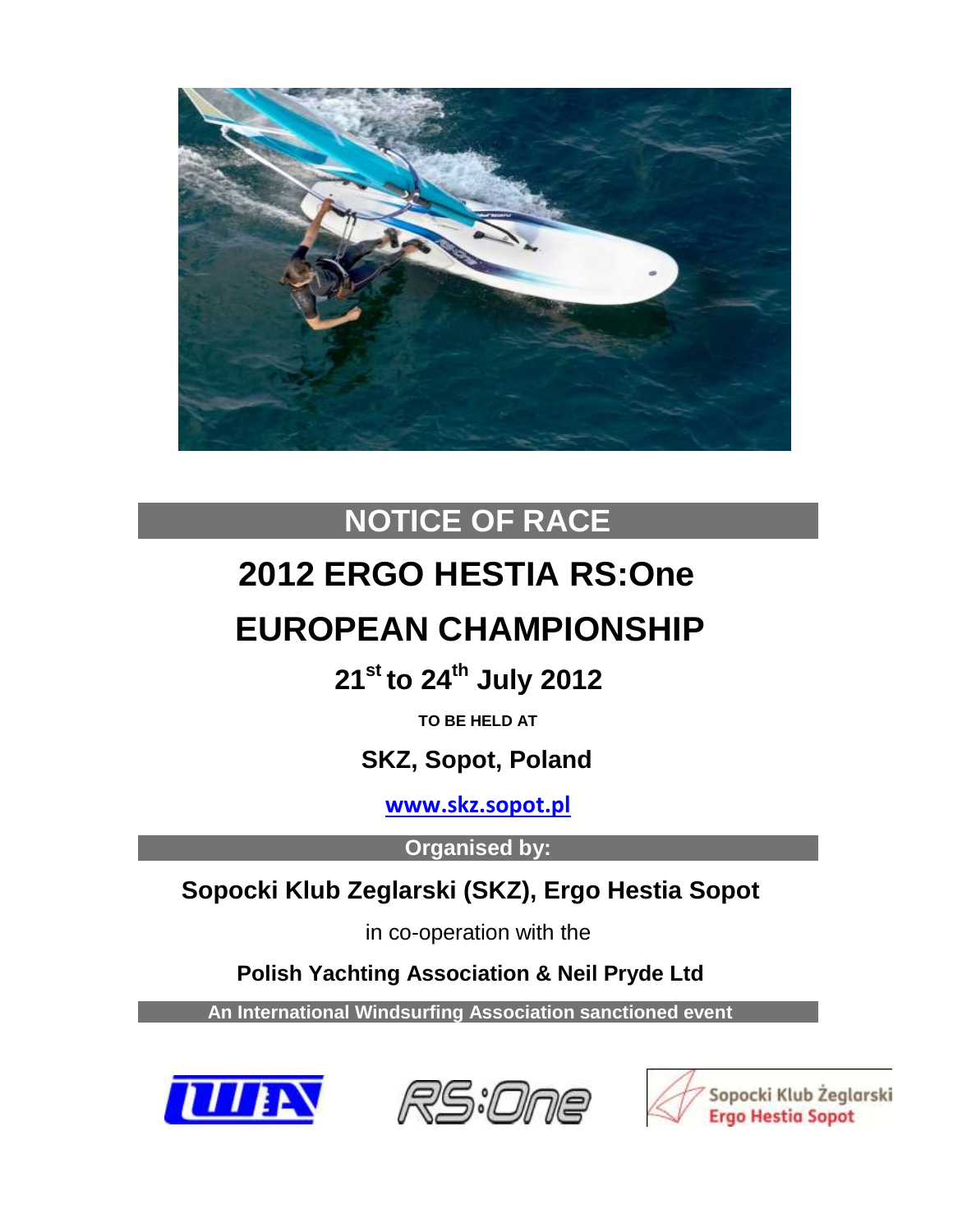# **1 RULES**

- 1.1 The event will be governed by the rules as defined in the Racing Rules of Sailing -Windsurfing Competition Rules (WCR).
- 1.2 The RS:One Championship Rules shall apply.
- 1.3 No national prescriptions will apply.
- 1.4 If there is a conflict between languages the English text will take precedence.

# **2 ADVERTISING**

- 2.1 Sailors may be required to display advertising chosen and supplied by the organising authority. ISAF Regulation 20 'Advertising Code' shall apply.
- 2.2 Event branding shall be worn at all times when afloat, and as requested by the organizers during media interviews and during the prize giving.

# **3 DIVISIONS**

3.1 **Gender Divisions:** Men and Women.

# 3.2 **Age Divisions**:

- 3.2.1 An "Espoir" shall be under the age 22 in the year of competition (born in or after 1991).
- 3.2.2 A "Master" shall be over the age of 40 in the year of competition (born 1971 or earlier).
- 3.3 A minimum of 5 competitors is required to constitute a division.

# **4 ELIGIBILITY AND ENTRY**

- 4.1 All entries shall meet the requirements of ISAF Regulation 19 Eligibility Code.
- 4.2 Competitors shall be members of a National Class Association which is a paid up member of the relevant international class association, or of the IWA. Membership formalities can be completed on site.
- 4.3 Eligible competitors may enter online at: [http://www.internationalwindsurfing.com/windsurfing\\_competion\\_0028v01.htm](http://www.internationalwindsurfing.com/windsurfing_competion_0028v01.htm)
- 4.4 The following shall be presented upon registration:
	- [Original Entry Form](http://www.internationalwindsurfing.com/userfiles/documents/RS1_Europeans_Sopot_2012_Form_1.pdf) *pre-entries will be given their completed form 1 to check and sign at registration*
	- Evidence of valid third party insurance
	- Proof of age
	- [Parental/legal Guardian Assent](http://www.internationalwindsurfing.com/userfiles/documents/RS1_Europeans_Sopot_2012_Form_2.pdf) *for those under age of 18*
	- [Medical Treatment Permission](http://www.internationalwindsurfing.com/userfiles/documents/RS1_Europeans_Sopot_2012_Form_3.pdf) *- for those under age of 18 or on their parents medical insurance policy*

# **5 FEES**

- 5.1 The required entry fee is 80 euro if paid by June  $30<sup>th</sup>$ .
- 5.2 Late entries received on site may be surcharged 20 euro.
- 5.3 Entry fees paid at registration shall be paid in cash (euro).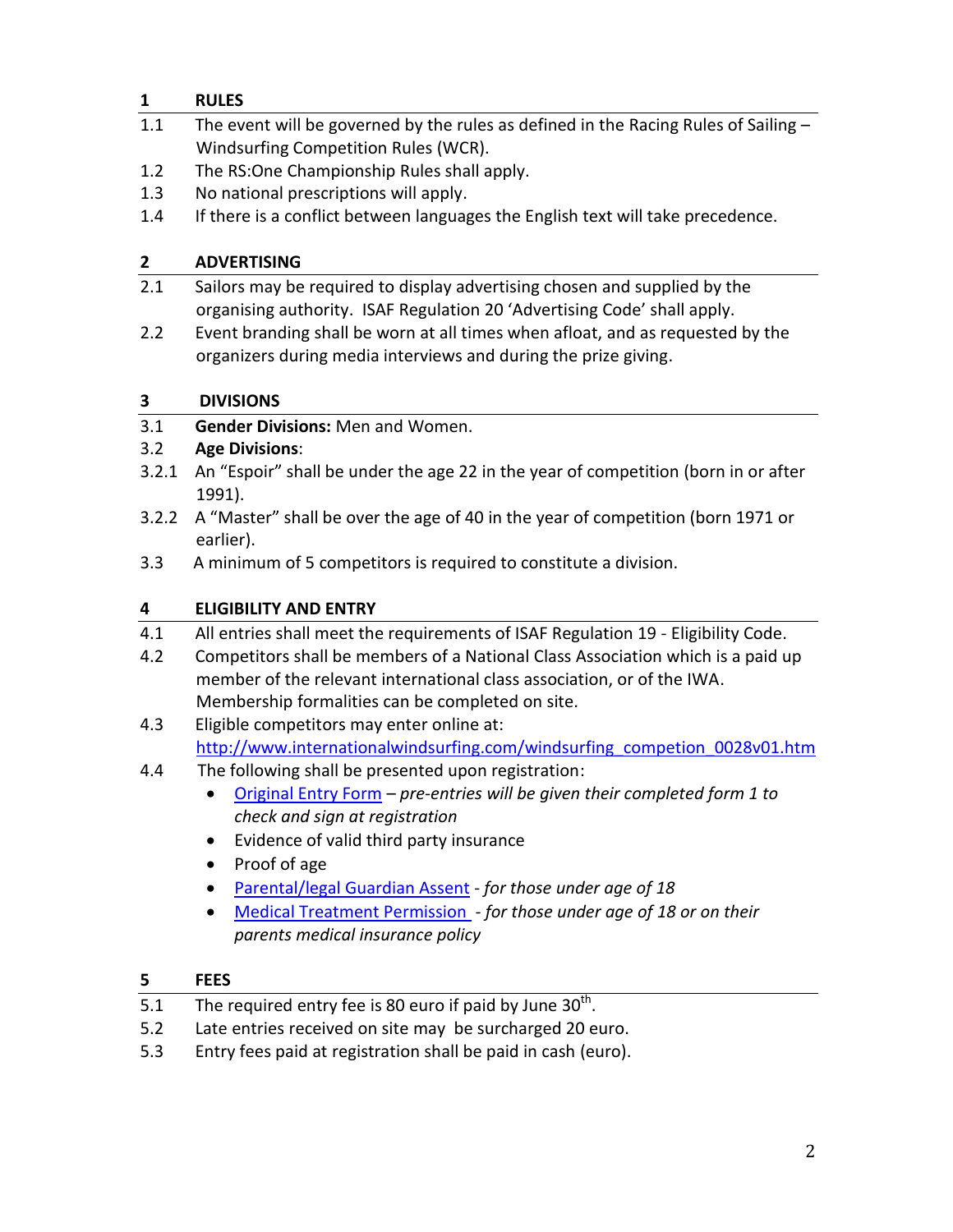### **6 RACE FORMAT**

- 6.1 The Championship shall be a multi-format, *racing,* "open entry" event.
- 6.2 Men and women may race separately.
- 6.3 Competitors shall race a maximum 4 races per day, in a maximum 15 race series.
- 6.4 Three races are required to validate the Championship.

# **7 SCHEDULE**

| 7.1 | Friday 20 July     |           | Arrival & Training           |
|-----|--------------------|-----------|------------------------------|
|     | Saturday 21 July   | 0900-1200 | Registration                 |
|     |                    | 1300      | <b>Skippers Meeting</b>      |
|     |                    | 1400      | Racing                       |
|     | Sun/Mon 22/23 July | 1100      | Racing                       |
|     | Tuesday 24 July    | 1100      | Racing                       |
|     |                    | 1800      | Last possible warning signal |
|     |                    | 2000      | Prize giving                 |
|     | Wednesday 25 July  |           | Departure                    |

- 7.2 The first possible warning signal will be made each day at 1100hrs, except on Saturday when the first possible warning signal will be made at 1400hrs.
- 7.3 There may be a daily skippers meeting on racing days one hour before the scheduled first possible warning signal.

### **8 EQUIPMENT & EQUIPMENT INSPECTION**

- 8.1 An Equipment Inspection Form, which will be available at registration, shall be returned to the Event Equipment Inspector by the end of registration.
- 8.2 Equipment inspections may be made at any time during the event.
- 8.3 Unless otherwise directed by the organising authority, boards and equipment shall be launched and retrieved from the designated area at the event site.

# **9 SAILING INSTRUCTIONS**

The sailing instructions (SI's) will be available upon registration. Any changes to the SI's shall be approved by the Class Representative at the event.

# **10 COURSES**

Courses will be as described in the sailing instructions.

# **11 PROTEST COMMITTEE**

A Protest Committee will be appointed in accordance with WCR 91(a).

# **12 SCORING**

Scoring will be according to the WCR Appendix A, but there will be no discards.

# **13 COACHES & SUPPORT BOATS**

Coaches and support boats shall be registered with the organiser. Support boat drivers shall have a valid boat licence and third party liability insurance.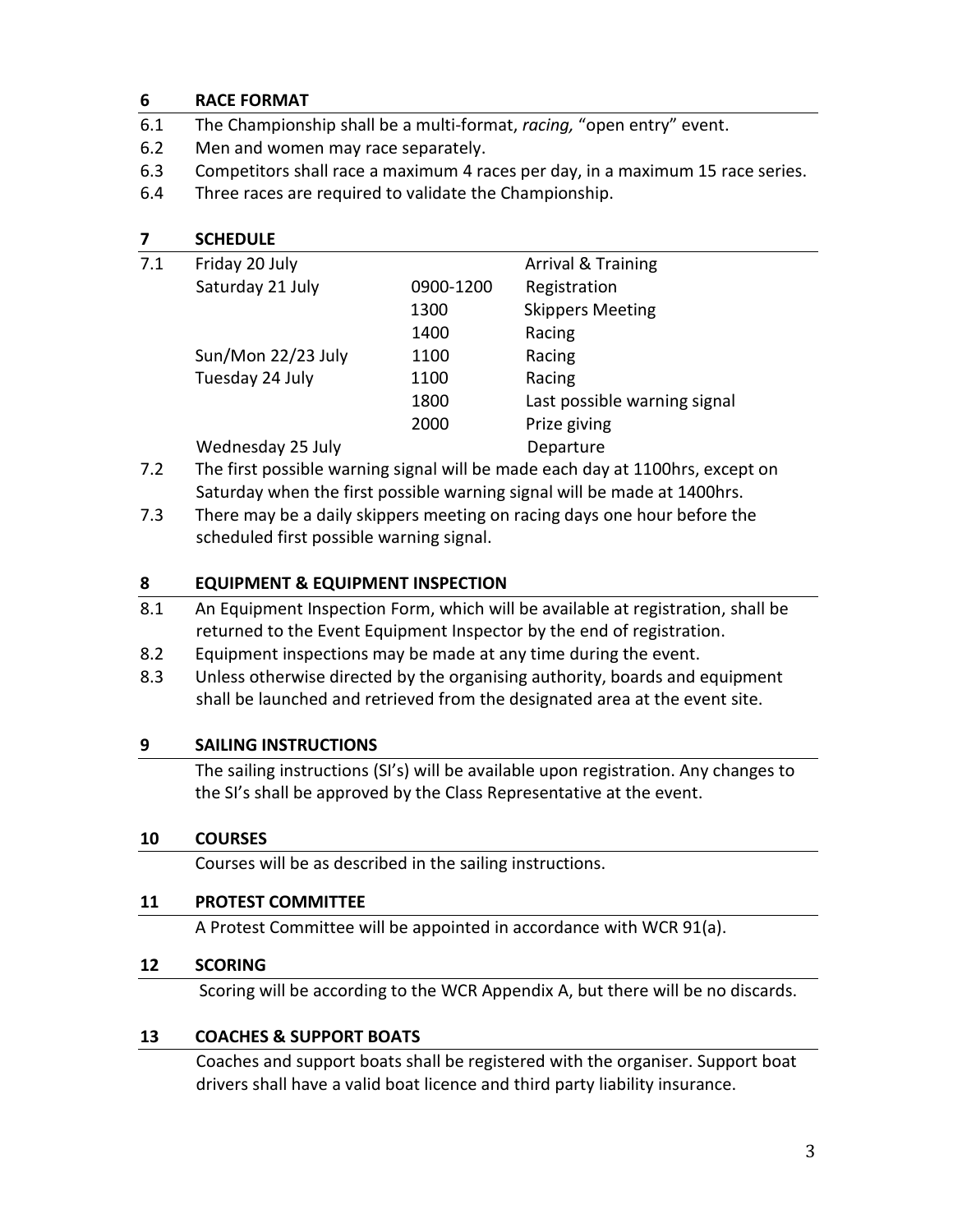#### **14 SAFETY**

Support boat crewmember, and, if conditions require it, competitors, shall wear a personal flotation device that shall conform to the minimum standard of ISO 12402-5 (level 50).

#### **15 PRIZES**

- 15.1 Prizes may be awarded to the first three competitors of each properly constituted division.
- 15.2 The first man and woman will be declared "**2012 RS:One (** *division***) European Champion**".

#### **16 OFFICIAL CEREMONIES**

Competitors are requested to attend the event's social functions; however, the organising authority may refuse entry to those whose standard of attire is not commensurate with the occasion. **Prize winners may forfeit prizes for non attendance at the prize giving ceremony.**

#### **17 DISCLAIMER OF LIABILITY**

Competitors participate in the event entirely at their own risk, see WCR 4 - Decision to Race. The organising authority or any of their officials or representatives or the sponsors or their officials or representatives will not accept any liability for material damage or personal injury or death sustained in conjunction with or prior to, during or after the event.

#### **18 INSURANCE**

Each participating competitor/support boat driver shall be insured with valid third party liability insurance with a minimum cover of 1,000,000 euro per event.

#### **19 RIGHT TO USE NAME AND LIKENESS**

In registering for the event, competitors automatically grant to the Organising Authority the right in perpetuity to make, use and show from time to time at their discretion, any motion pictures, still pictures and live, taped or filmed television and other reproduction of them, taken during the period of the event, for the said Event as defined in the Notice of Race and Sailing Instructions in which he/she participates without compensation.

#### **20 FURTHER INFORMATION**

- 20.1 Registration will be in the club SKZ Ul. Hestii 3, 81-731, Sopot
- 20.2 For further information please contact: Piotr Oleksiak

 **Tel: +48 58 555-72-00 Email: [info@skz.sopot.pl](mailto:info@skz.sopot.pl)**